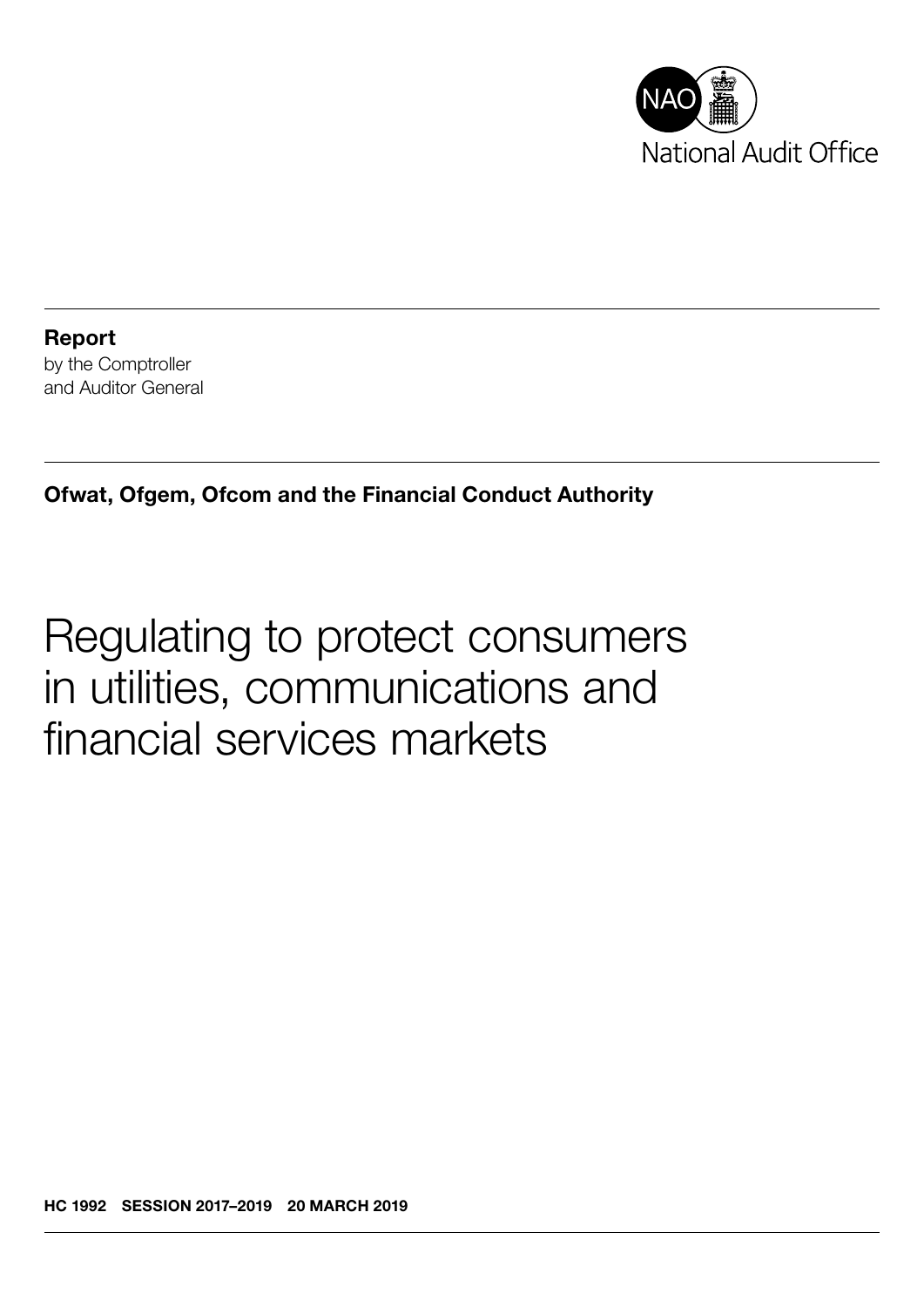# Key facts

# 4

number of regulators covered in this report – covering water, energy, telecoms and retail financial services

total amount that UK consumers spent on bills in water, energy and telecoms, and fees and charges in financial services, in 2017

total running costs in 2017-18 of Ofwat, Ofgem, Ofcom and the Financial Conduct Authority, which vary substantially in size

It is important for regulators to measure and report transparently their performance to highlight what progress they are making in protecting consumers' interests.

£140bn £855m

| 92%                      | reduction in the total number of electricity and gas disconnections<br>for people in debt between 2016 and 2017                                                                         |
|--------------------------|-----------------------------------------------------------------------------------------------------------------------------------------------------------------------------------------|
| 28%-37%                  | real-terms increase in average gas and electricity prices between<br>2007 and 2018                                                                                                      |
| 94%                      | proportion of UK premises in 2018 able to access superfast<br>broadband, up from 91% in 2017                                                                                            |
| 15%                      | proportion of broadband customers in 2018 who had reason to<br>complain, the most common issue being connection problems                                                                |
| £150 million<br>per year | estimated saving for borrowers as a result of the introduction of the<br>Financial Conduct Authority's price cap on short-term high-cost<br>credit in 2015                              |
| 70%                      | increased likelihood of consumers in deprived areas of the UK using<br>unarranged overdrafts, which are twice as expensive as arranged<br>overdrafts, than those in less deprived areas |
| 43%                      | proportion of water customers in England and Wales in 2017<br>who were aware of special non-financial assistance that water<br>companies can provide, up from 29% in 2009               |
| 36,000                   | number of homes in England and Wales left without water for more<br>than a day following the cold weather in early 2018                                                                 |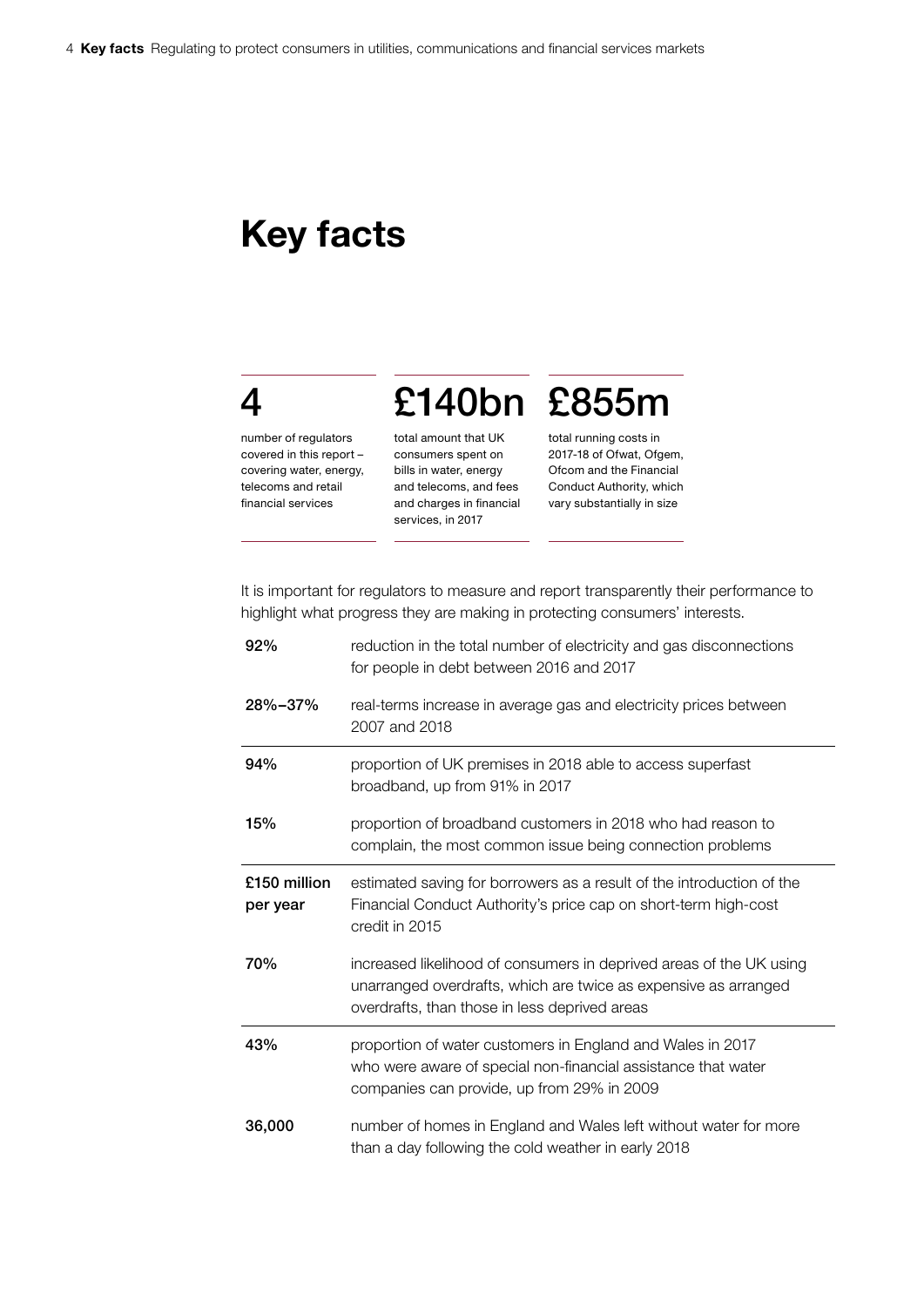# Summary

1 UK households spend a total of around £140 billion a year in bills on water, energy and telecommunications, and fees and charges in financial services. These sectors provide services that are critical for security, well-being and social participation, which consumers purchase directly mostly from private companies. Each sector is overseen by a regulator to ensure that services are provided in a way that meets public policy objectives, including that markets work well for consumers.

2 The four main regulators of these sectors – Ofwat, Ofgem, Ofcom and the Financial Conduct Authority (FCA) respectively – were set up to be directly accountable to Parliament, independently of government. Their long-term high-level objectives are set out in statute, including a primary statutory duty to protect the interests of consumers. The regulators vary substantially in size, reflecting differences in their remits and the size, complexity and features of each sector. Between them, they have annual running costs totalling £855 million.

3 The regulators each have individual functions and objectives to protect the interests of consumers. These include, for example: promoting competition to encourage fair prices and meaningful choice for consumers; setting rules and limits on the prices that providers can charge where competition is not sufficient; ensuring that services are provided to an adequate standard (such as reliable broadband connections or water supply); and preventing unfair practices such as unfair terms and conditions.

4 Government, Parliament and consumer representatives have expressed concerns about whether these sectors are working as well as they can for consumers, raising questions about the effectiveness of the regulators. They have highlighted a range of issues, including long-term above-inflation price rises in utilities, difficulties for consumers in accessing the best deals, poor quality of services, and high costs in consumer credit. These issues can have significant impacts on people. Government has launched or commissioned various reviews into whether regulation is proving effective, including the 2017 'Regulatory Futures Review' and an ongoing regulation study by the National Infrastructure Commission.

5 In protecting the interests of current and future consumers, regulators have to consider the often-competing needs of different stakeholder groups. For example, companies will be seeking to maintain and maximise shareholder value, while government departments will be concerned that regulators support other policy objectives such as financial stability, sustainability of resources or security of supply. The outcomes regulators are seeking to achieve can also be affected by a range of factors over which they have limited influence, such as droughts or changes in the wholesale cost of energy.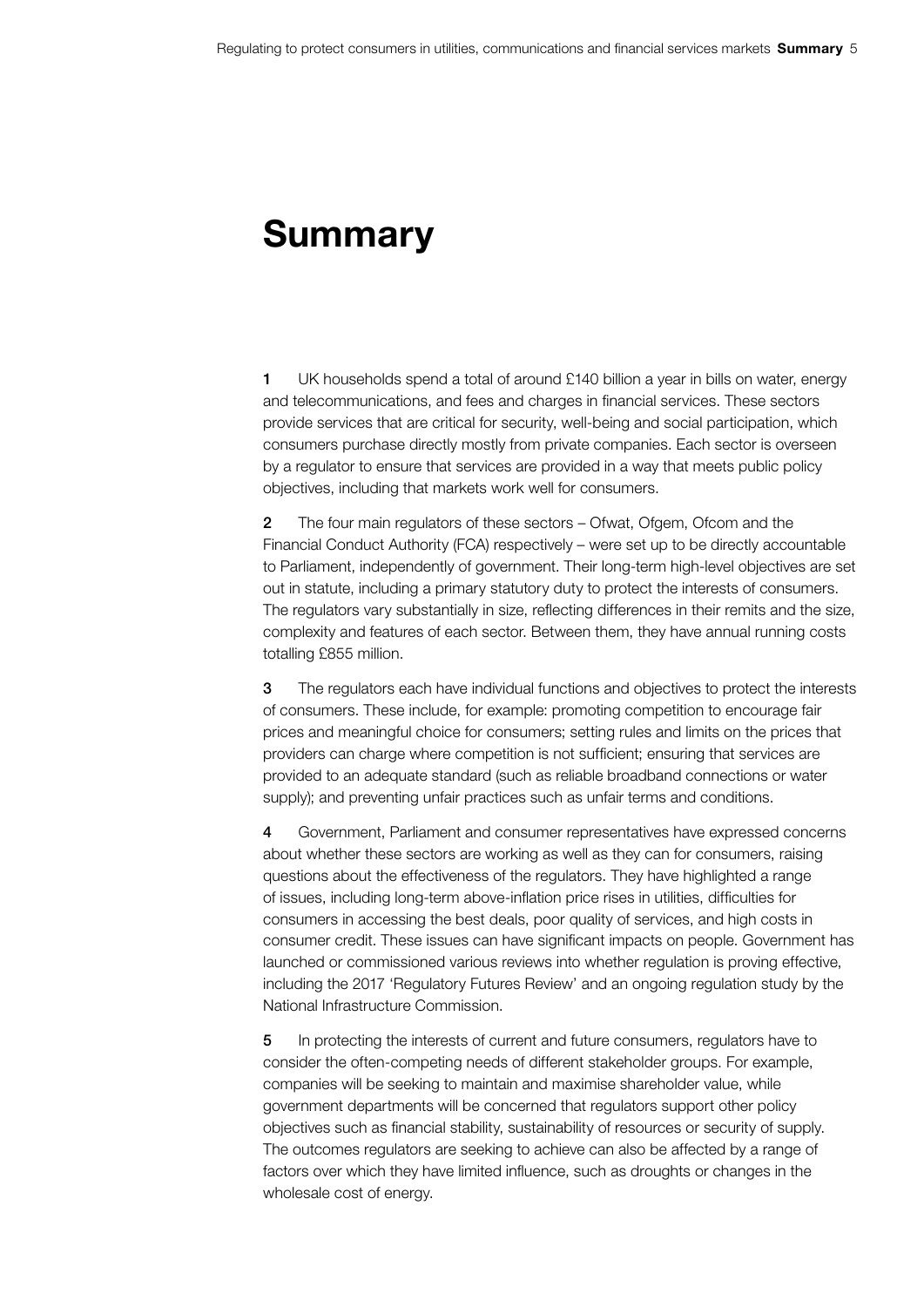6 Faced with these challenges and differing views over their effectiveness, it is vital that regulators measure and report transparently their intentions and achievements in meeting their duties towards consumers. This means they need to ensure that they:

- set out clearly their intended consumer outcomes, how they have dealt with competing incentives such as those of consumers and industry stakeholders, and any barriers or constraints they face in delivering their outcomes;
- examine whether they are achieving their intended outcomes and take corrective action where necessary; and
- demonstrate credibly to Parliament and other stakeholders how well they are discharging their duties and addressing the key issues for consumers.

7 In 2016, we published *Performance measurement by regulators*, a guide setting out best practice for regulators in measuring and reporting their performance. This was based on existing guidance, our experience from past work and input from a wide range of regulators. The guide also recognised that measuring performance is challenging for regulators, because they do not have direct control over their intended outcomes, and these are often achieved over the long term.

## Scope of this report

8 This report assesses how well Ofwat, Ofgem, Ofcom and the FCA measure and report their performance in protecting the interests of consumers. We assess them against the principles set out in our 2016 guidance on performance measurement, as well as other recent work we have done on accountability and reporting in government. In particular, we examine:

- whether the regulators have good insight into the key issues that consumers face, and clearly define what they want to achieve and the barriers they face in doing so (Part Two);
- how well the regulators measure their own performance, understand the extent to which they are able to influence consumer outcomes, and use this information to improve their own effectiveness (Part Three); and
- whether the regulators report performance publicly in a way that is useful for Parliament and other stakeholders to hold them to account (Part Four).

9 The report does not evaluate the regulatory performance of each regulator, and it does not focus on their other statutory objectives.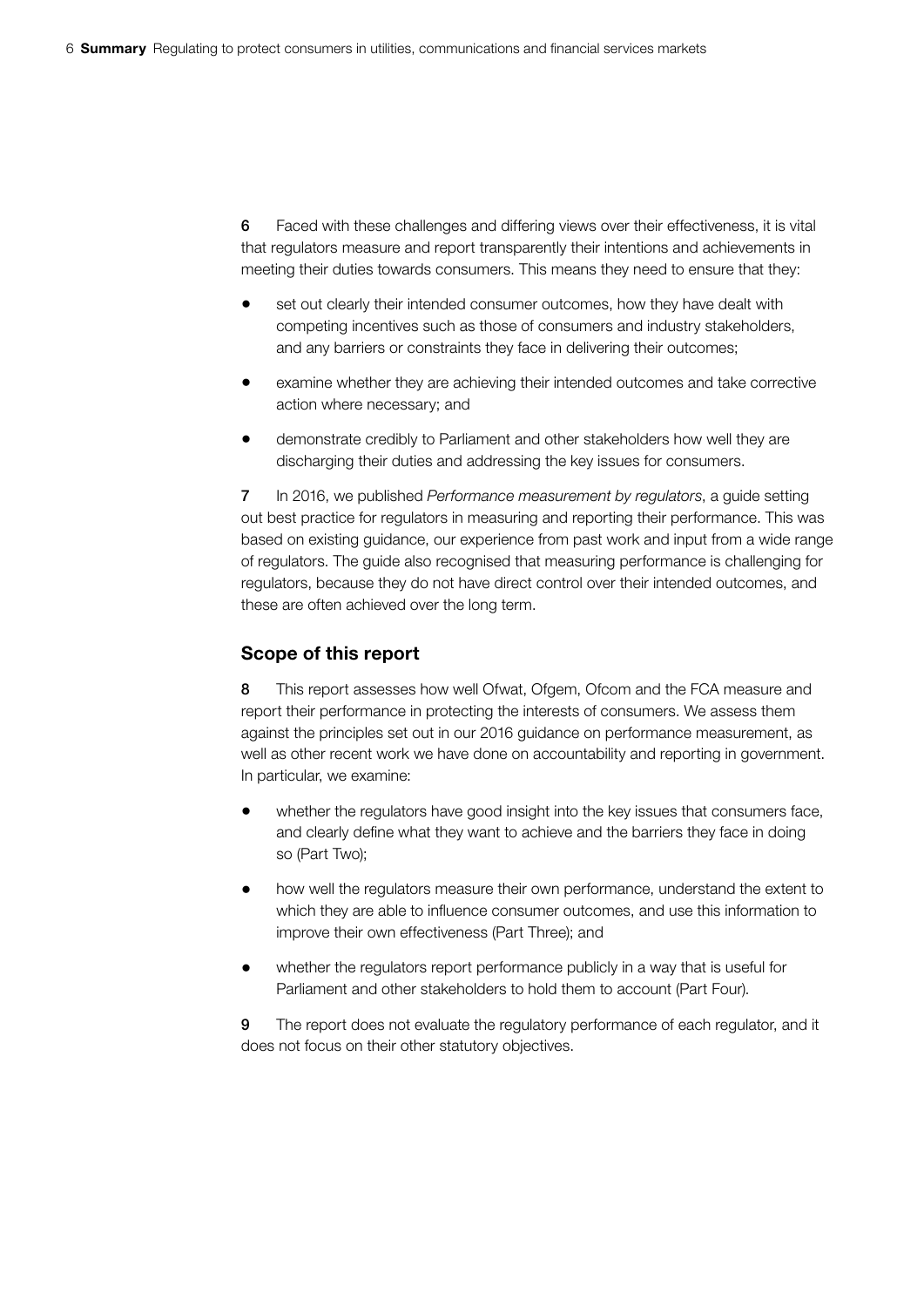### Key findings

#### Focusing on what matters to consumers

10 All four regulators have good insight into the key consumer issues in their sectors, based on their own research and consultation with other stakeholders. To focus on what matters to consumers, regulators need a clear understanding of the problems they are seeking to address. We found that each regulator routinely engages with the statutory consumer representative and complaints bodies in its sector, and conducts its own surveys, research and data monitoring. For example, Ofgem, Ofcom and the FCA conduct regular large-scale surveys into consumers' experiences. The regulators use their consumer insight to identify key issues and set priorities, such as the FCA's annual sector views which use data from a number of sources to analyse the actual and potential harm that consumers face in each market it regulates. We also found that the regulators share insights into consumer issues, such as the particular challenges that vulnerable consumers face, including through the UK Regulators Network (paragraphs 2.3 to 2.5).

11 The available evidence shows that consumers are facing significant issues across all four sectors. We found that the regulators are seeking to address a number of common challenges for consumers, including affordability concerns, service failures and challenges for vulnerable consumers (paragraphs 2.6 to 2.10):

- Affordability and debt. The most common problem that consumers seek help from Citizens Advice within all four sectors is dealing with debt associated with paying bills and credit commitments. Affordability concerns play out differently in individual markets, but people who fall behind on their bills can often struggle across multiple services. For example, we reported in 2017 that of those seeking help with debt problems, 32% had issues in two of the four sectors and 11% in three of the four. These concerns are set against a backdrop of rising prices, including real-terms rises of 28% for gas, 37% for electricity and 6% for water since 2007.
- Difficulties accessing the most appropriate deal or service, particularly for **vulnerable consumers.** Customers who do not switch provider typically pay more for the same service as new customers – in 2018, Citizens Advice estimated that this 'loyalty penalty' totals £4.1 billion a year across a range of communications and retail financial services markets. Vulnerable consumers are likely to be particularly badly affected. For example, Ofgem has found that elderly and lower social grade consumers are a third less likely than the average consumer to switch energy supplier to get a cheaper deal. The FCA has also identified that consumers in deprived areas of the country are 70% more likely to use an unarranged overdraft, which are twice as expensive as arranged overdrafts, than those in less deprived areas.
- Service failures or poor quality of service. We found issues in all sectors. For example, leakage increased by 3% across the water sector between 2015-16 and 2017-18, and 36,000 homes were left without water supply for more than a day following the severe cold weather in early 2018. Ofcom found in 2018 that 15% of broadband customers had reason to complain about their service, and that by far the most common cause was connection problems.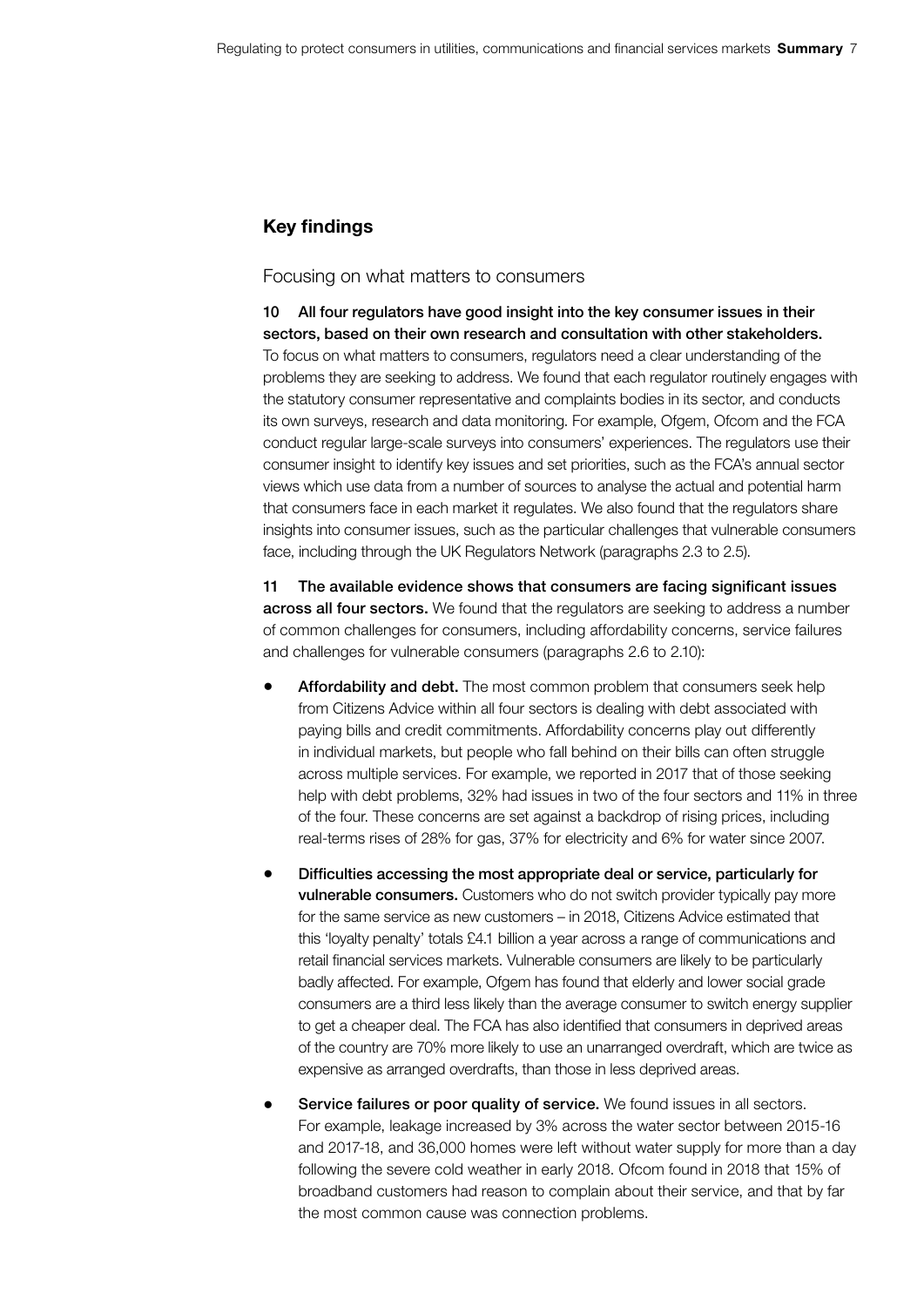12 Regulators have not been specific enough in defining the overall outcomes they want to achieve for consumers. Clear success criteria such as outcomes-based targets are vital so that industry, consumers and consumer representatives are clear on regulators' expectations and priorities and how these address consumers' key areas of concern. Regulators set broad high-level aims, such as achieving high-quality and good-value services for consumers. However, apart from targets in some specific areas, they have not defined what these high-level aims mean in practical terms (for example, with market-wide targets or other success measures), such as what level and distribution of prices or service reliability would demonstrate either good progress or a need to take further action. During our study, the regulators raised concerns that, in some areas, specific targets can have negative unintended consequences. However, they also acknowledged that there is value in being more specific about what they are trying to achieve. The regulators also do not have a joined-up way of setting objectives for issues that cut across sectors such as affordability and debt (paragraphs 2.11 to 2.15).

13 Regulators find it difficult to manage the trade-offs they face between competing objectives in protecting consumers. To meet their objectives, regulators need to manage a number of potential conflicts or trade-offs between objectives or groups of consumers, or areas where their powers are limited. Our recent report on vulnerable consumers found that some measures to promote a competitive market, which reduces prices for consumers who switch to the best deals, can conflict with objectives to protect those in vulnerable circumstances who are less likely to switch and therefore benefit from cheaper prices. It concluded that regulators and government need to be clearer about their respective responsibilities. There are areas where government formally provides direction or strategic steer, for example, introducing legislation requiring regulators to introduce price caps or universal service obligations. However, regulators report that determining how to manage many of these trade-offs remains challenging (paragraphs 2.16 to 2.18).

#### Measuring and improving performance

14 Regulators monitor data on consumers' experiences and outcomes, but do not routinely use this information to assess their own performance. We found that regulators' boards and management teams are actively using performance information to assess progress and focus on corrective action where necessary. This information focuses on project-based measures, for example progress with introducing new regulatory rules, the status of ongoing investigations, or the number of successful enforcement cases. The regulators also track a range of outcomes data, such as prices, quality of service and levels of consumer satisfaction. However, this is not typically underpinned by a clear set of detailed indicators, attributable to the regulator, which makes it difficult for either the management or the board to assess how the regulator is performing against its overall consumer objectives (paragraphs 3.4 to 3.10).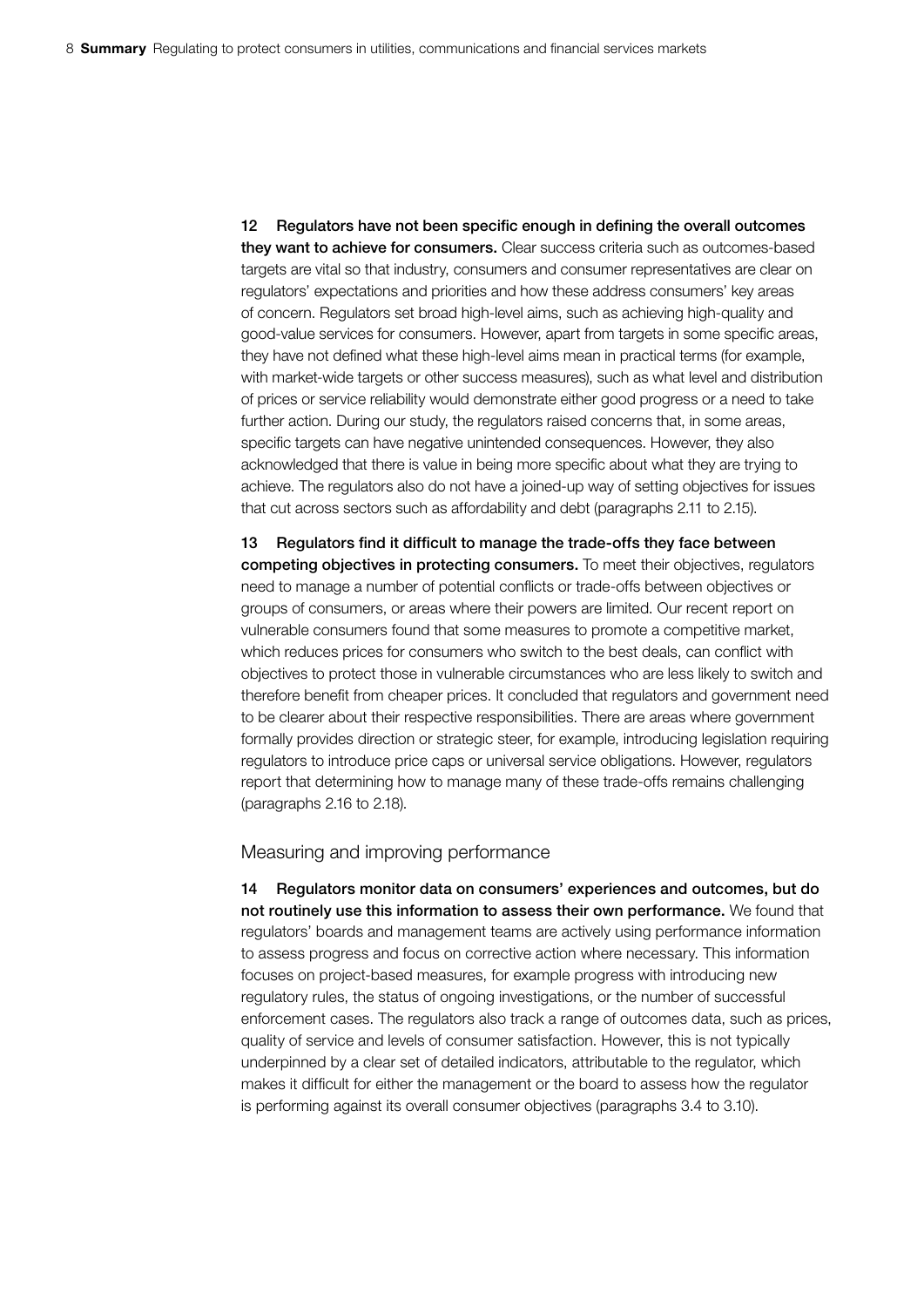15 None of the regulators has yet developed a good overall understanding of its influence over consumer outcomes and how to exert this through different **regulatory approaches.** To meet their objectives, regulators rely to varying degrees on the behaviour of consumers, providers and other stakeholders. For example, consumers switching to the best deal should stimulate provider competition, and thereby lower prices and improve quality. Although difficult, regulators need to understand the extent to which they are able to influence behaviours and the resulting outcomes to make sure they intervene in the most cost-effective way. No regulator has yet made significant progress with mapping or evaluating their overall influence on outcomes, although the FCA has begun work to understand its impact and influence and has evaluated the direct impact of three recent interventions. While these require investment of resources, the FCA considers the results extremely valuable to building a picture of its influence and informing future decisions (paragraphs 3.11 to 3.14).

16 The regulators are working to improve how they measure their performance, but have further to go to be able to do so robustly. All four regulators have recognised the need to improve how they measure their performance in protecting the interests of consumers, and are committing resources to this. The regulators are at various stages of maturity and have made particular progress in different areas, but all have further to go. As the largest of the regulators, the FCA has been able to prioritise resources to evaluating its impact, and has consulted publicly on a new overall approach. It is currently working to implement this new approach and recognises that it has more to do. Ofcom and Ofgem have also made some progress in monitoring a structured set of indicators for each of their high-level intended consumer outcomes. Ofwat is at an earlier stage in the process overall, and has recently started developing a new sector-wide approach that it intends to complement its existing approach to target setting and performance monitoring for individual companies (paragraphs 3.15 and 3.16).

#### Reporting of consumer outcomes

17 Regulators' public reporting does not provide a meaningful overall assessment of how well they are protecting consumers' interests. The only place that regulators currently provide an overall assessment of performance is their annual reports. However, these do not consistently provide a clear line of sight between what they are trying to achieve, what they have done to meet these objectives, and what the actual outcomes are for consumers. Performance information is also not presented in a consistent way, meaning that year to year comparisons are not possible, and there are few benchmarks (such as expected outcomes) against which to assess progress. Consumer representatives and other stakeholders told us that regulators' reporting would benefit from clear benchmarks and consistency from year to year (paragraphs 4.11 to 4.13).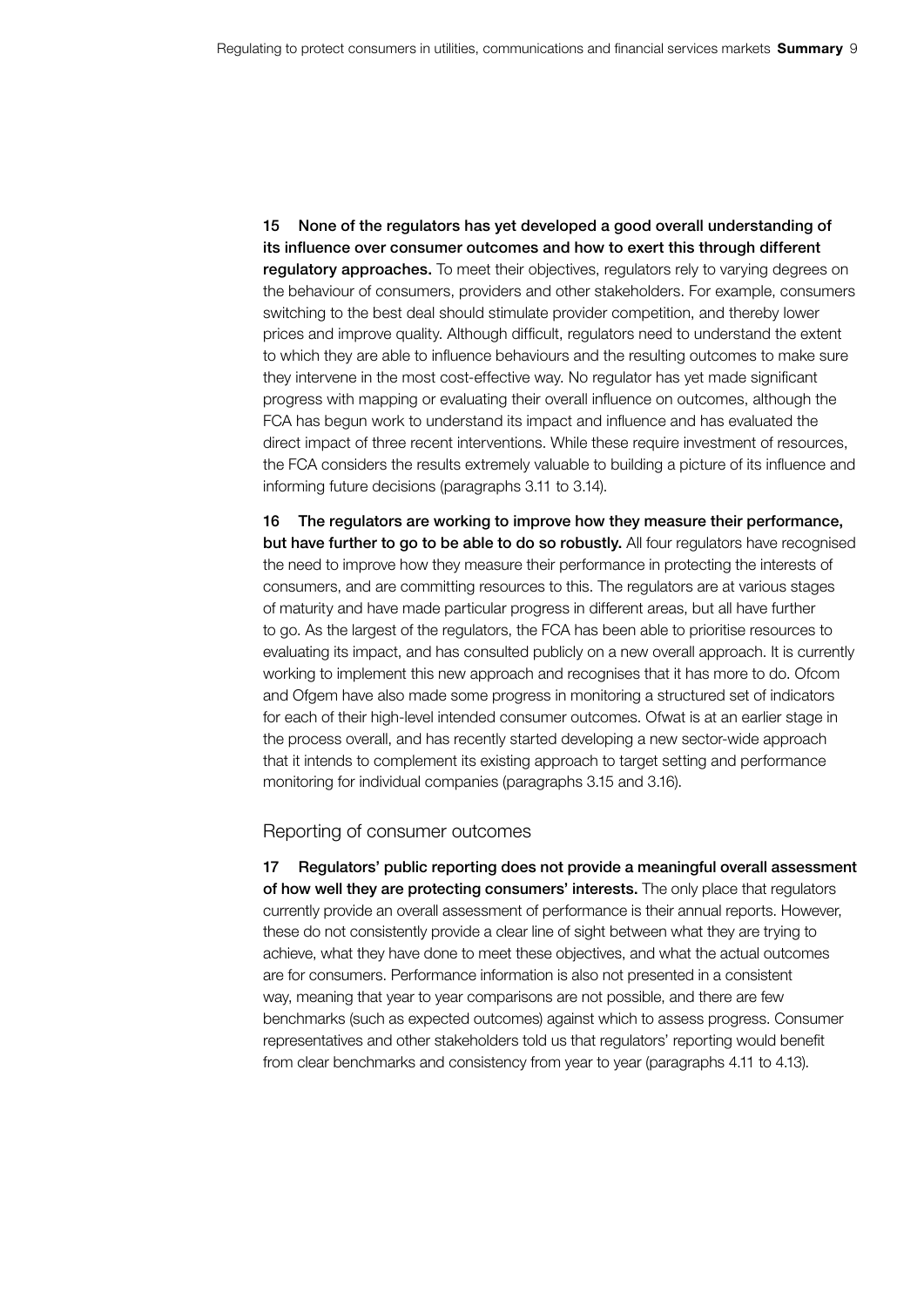18 Consumer representatives find regulators' publications on specific interventions and issues useful. Our 2016 guide recommended that regulators engage with users of performance information to understand what is most useful to them. Consumer representatives, in particular, use regulators' publications to hold them to account. Most stakeholders we interviewed, including consumer representatives, reported that the regulators engage well to understand their interests, and provide useful information on particular interventions or consumer issues. Specific examples included reports and data from Ofgem and Ofwat on vulnerability and affordability, and Ofcom's progress reports on the roll-out of superfast broadband. However, some also highlighted gaps, including a lack of benchmarks against which to measure success, and a lack of clarity on why a certain approach was chosen over alternative options (paragraphs 4.4 to 4.7).

19 Regulators find it challenging to articulate what difference they are making to the performance of each sector. The performance of a market or sector is also influenced by other factors. For example, government policy can increase prices for consumers (such as environmental protections or government mandated projects like the roll-out of smart meters) by increasing providers' costs, as can changing economic conditions. However, price rises may also occur if the regulator is not doing enough to keep costs and prices competitive. Regulators need to make the distinction so that there is clarity about what they can be held accountable for and what they have less control over. All four regulators have and use powers to request data from providers and report on how each market, section of a market or individual company is performing in priority areas such as prices, complaints, service disruptions, levels of switching or customers in arrears. However, regulators could improve sector reporting by, for example, supplementing it with assessments of their own performance (paragraphs 4.8 to 4.10).

20 Regulators have no common set of standards for what or how to report. Unlike for financial reporting, regulators are not subject to specific performance reporting requirements on consumer outcomes. While we would expect each regulator to report different information relevant to their role and sector, common standards would prompt reporting based on agreed best practice and make the information more accessible and consistent for users of the reports. We reported in 2018 that central government departments had found that efforts to improve reporting based on a common approach have helped them to clarify objectives and internal accountabilities and take a more professional approach to planning. Regulators have not developed equivalent standards or principles with which to drive improvements to their reporting (paragraphs 4.14 to 4.16).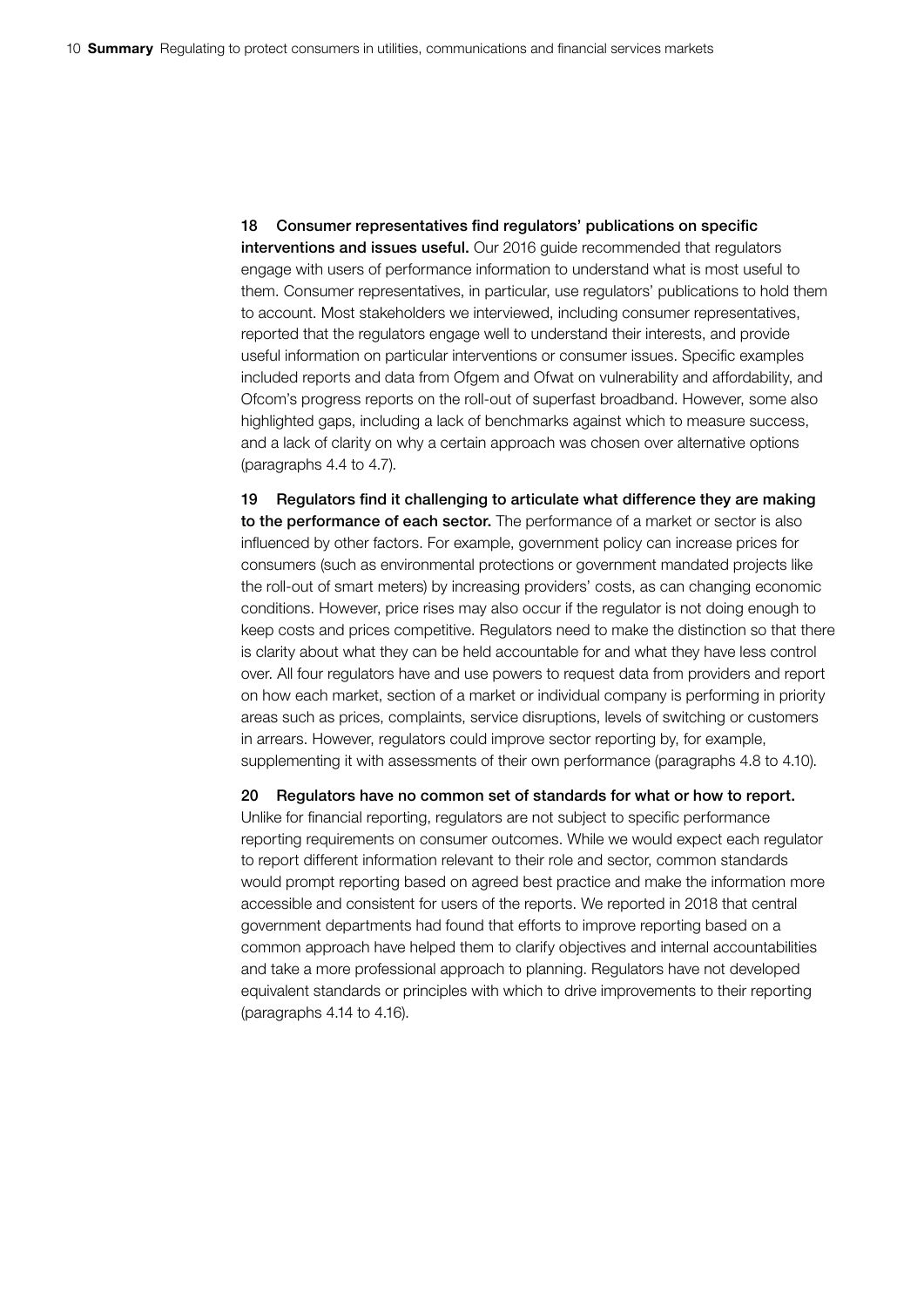### Conclusion on value for money

21 Consumers of regulated services are facing a number of significant difficulties, from rising bills to the impact of service failures. The regulators who have statutory duties to protect consumers in these sectors all face common challenges in meeting their objectives. They have to balance the often-competing needs of consumer and provider interests, alongside other duties covering issues such as sustainability, security of supply, or financial stability, and they often have only limited influence over outcomes. In the context of concerns over the ability of regulators to protect consumers it is imperative that they are clear and specific about the outcomes they are seeking to achieve and are transparent in reporting their performance.

22 The regulators in this review have good insight into consumer concerns and issues. However, they are not sufficiently specific and targeted in setting out what overall outcomes they want to achieve for consumers, and therefore what information they need to evaluate and report on their overall performance robustly. Regulators are all taking steps to improve how they define, measure and report their performance in protecting consumers, but all have further to go to do so in a meaningful way. Until they achieve this, they will not be able to give consumers confidence that they are providing value for money, or adequate overall levels of protection for those who need it.

### Recommendations

- 23 Regulators should:
- **a** Do more to translate their high-level intended consumer outcomes into what this means in practical terms. This should be underpinned by detailed indicators or targets that, where possible, are attributable to their regulatory performance, and that can be used to measure performance in protecting the interests of consumers. It is up to regulators to determine where targets may not be appropriate (for example where they are likely to lead to unintended consequences), and to demonstrate how they plan to measure success and drive improvement.
- **b** Work together, for example through UK Regulators Network, to develop a consistent approach to modelling and measuring regulatory influence and impact, and providing links between regulatory activities, outputs and consumer outcomes.
- c Ensure that their public reporting of performance includes clear benchmarks, trends over time and analysis of the underlying factors affecting outcomes.